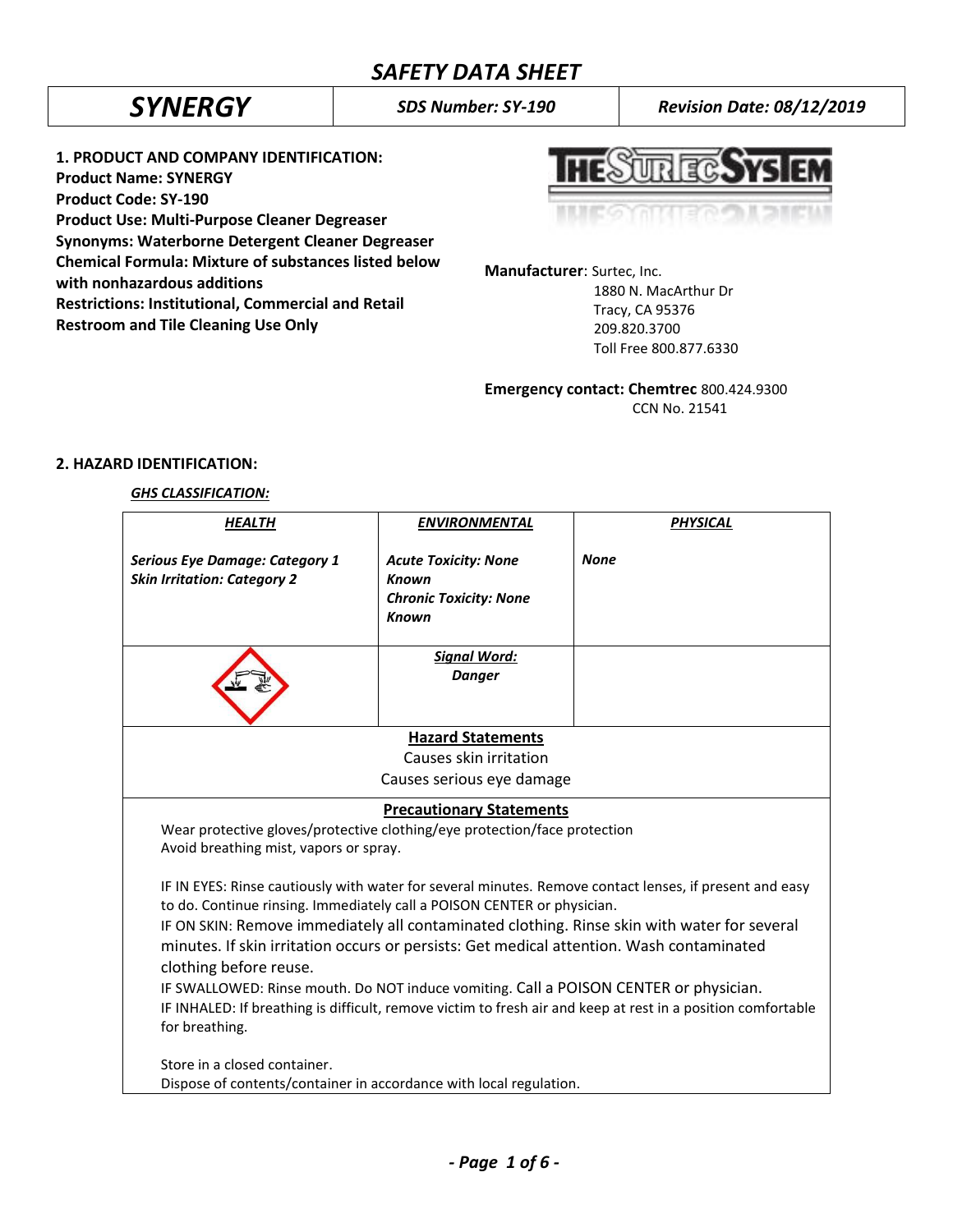*SYNERGY SDS Number: SY-190 Revision Date: 08/12/2019*

# **3. COMPOSITION/INFORMATION ON INGREDIENTS:**

| <b>INGREDIENT</b>                                                 | CAS NO.     | <b>PERCENT</b> | <b>HAZARDOUS</b> |  |  |
|-------------------------------------------------------------------|-------------|----------------|------------------|--|--|
| SODIUM METASILICATE                                               | 6834-92-0   | $0.5 - 1%$     | <b>YES</b>       |  |  |
| 2-AMINOETHANOL                                                    | 141-43-5    | $2 - 3%$       | <b>YES</b>       |  |  |
| NONYLPHENOL POLYETHYLENE GLYCOL ETHER                             | 127087-87-0 | $3 - 4%$       | <b>YES</b>       |  |  |
| TETRASODIUM ETHYLENEDIAMINE TETRAACETATE                          | $64-02-8$   | $3 - 5%$       | <b>YES</b>       |  |  |
| SODIUM HYDROXYACETATE                                             | 2836-32-0   | $0.1 - 0.5%$   | <b>YES</b>       |  |  |
| SODIUM HYDROXIDE                                                  | 1310-73-2   | $0.1 - 0.2%$   | <b>YES</b>       |  |  |
| TRISODIUM NITRILOTRIACETATE                                       | 5064-31-3   | $0.1 - 0.2%$   | <b>YES</b>       |  |  |
|                                                                   |             |                |                  |  |  |
|                                                                   |             |                |                  |  |  |
| Exact Percentages are being withheld as trade secret information. |             |                |                  |  |  |

## **4. FIRST-AID MEASURES:**

*Eye Contact:* Rinse cautiously with water for several minutes. Remove contact lenses, if present and easy to do. Continue rinsing. Immediately call a POISON CENTER or physician.

*Skin Contact:* Remove immediately all contaminated clothing Rinse with water for several minutes. If skin irritation occurs or persists: get medical attention. Wash contaminated clothing before reuse.  *Inhalation:* If breathing is difficult, remove victim to fresh air and keep at rest in a position comfortable for breathing. *Ingestion:* Rinse mouth. Do NOT induce vomiting. Call a POISON CENTER or physician.

# **5. FIRE-FIGHTING MEASURES:**

*Fire Extinguishing media:* Use water spray dry chemical, carbon dioxide or regular foam. Move containers away from fire area if can be done without risk.

*Hazards during fire-fighting:*

Containers may rupture when exposed to extreme heat.

#### *Protective equipment for fire-fighting:*

Wear NFPA-approved self-contained breathing apparatus, helmet, hood, boots and gloves.

# **6. ACCIDENTAL RELEASE MEASURES:**

#### *Personal precautions:*

Use recommended personal protective clothing and equipment. To prevent slipping, do not walk through spilled material.

#### *Environmental precautions:*

Follow all Federal, State and Local regulations when storing and disposing of substances. Do not allow material to run off of work area, and material should be absorbed, collected and disposed of in accordance with regulations. Keep product from entering storm drains. Consult local and federal guidelines for proper disposal of these materials. *Cleanup:*

*- For small amounts of released material:* Mop or vacuum up then transfer to suitable container for disposal. - *For large amounts of released material:* Dike around spilled material to contain. Spilled material may be mopped or vacuumed up, then transferred to plastic containers for disposal.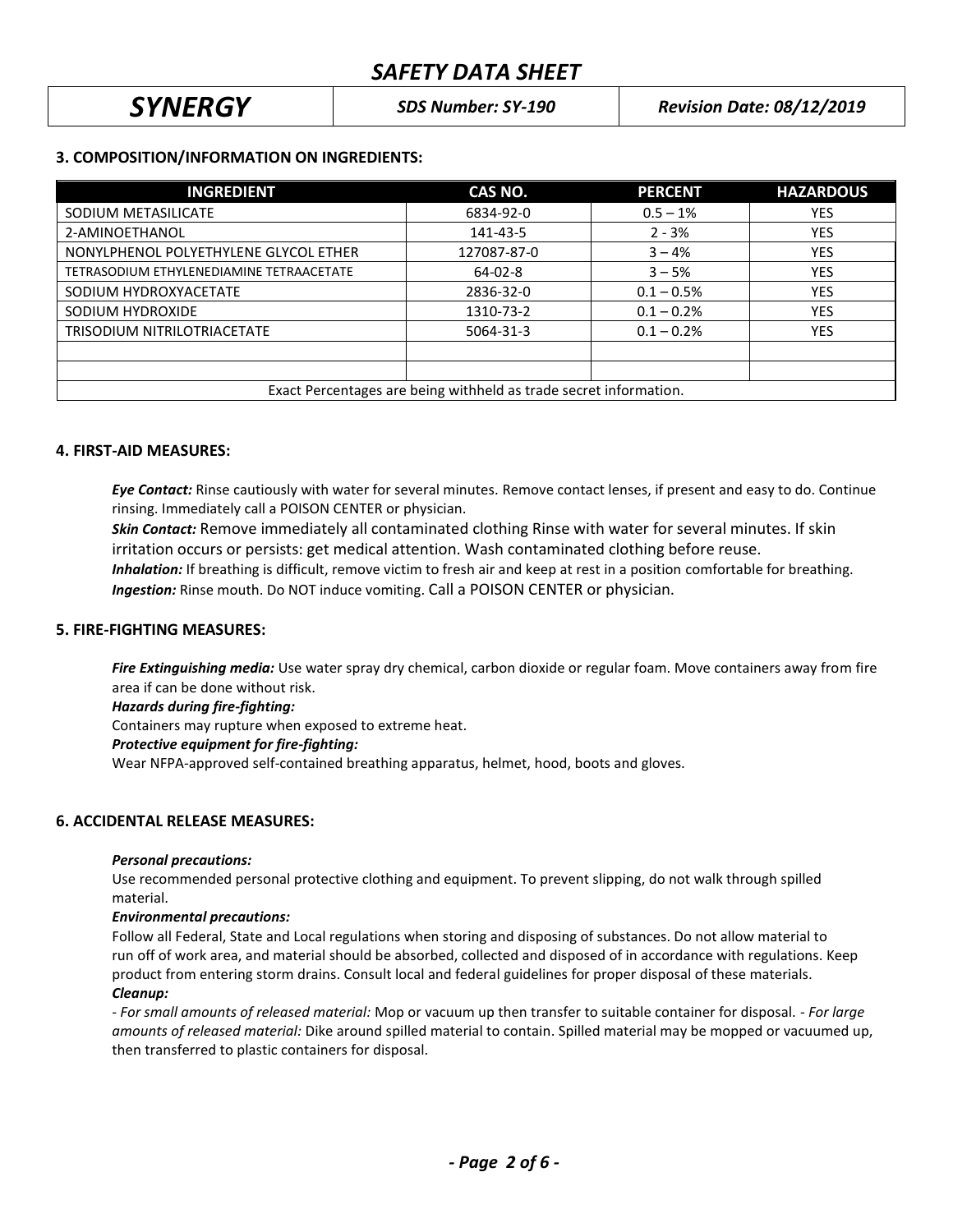# **7. HANDLING and STORAGE:**

# *Handling:*

**General advice -** No specific measures are necessary provided product and recommended protective clothing/equipment are used correctly. Do not mix with other chemicals. This is a commercial product, not intended for home use. Keep out of reach of children.

# *Storage:*

**General advice -** Protect against physical damage. Store in tightly closed containers in a cool, well ventilated area. Do not allow product to freeze.

### *Shelf Life:*

12 months

# **8. EXPOSURE CONTROLS and PERSONAL PROTECTION:**

## *Advice on system design:*

Provide local exhaust ventilation to control vapors for published exposure limits.

## *Personal protective equipment (HMIS rating 'B'):*

**Eye protection**: Wear safety glasses with side shields or safety goggles to prevent exposure or full face shield if splash hazard exists.

**Skin protection**: Chemical-resistant gloves. Wear appropriate protective clothing to prevent possible skin contact. **Respiratory protection**: Not normally required. Avoid breathing mists or spray. Use proper NIOSH-OSHA respirator if ventilation is inadequate.

**General safety and hygiene measures**: Exercise stringent hygiene practices to minimize exposure. If contact occurs, wash any body part with soap and water immediately. Wash hands after use, and before eating, drinking or smoking.

#### *Other protective measures:*

Nearby running water on the job site is necessary, should an accident occur.

#### *Exposure Guidelines:*

ACGIH TLV: 2 mg/m<sup>3</sup> (1310-73-2) STEL: Not Established OSHA PEL: 2 mg/m<sup>3</sup> (1310-73-2)

# **9. PHYSICAL and CHEMICAL PROPERTIES:**

| Appearance:                 | Clear Colorless Liquid                                         | Flash Point:                            | None                     |
|-----------------------------|----------------------------------------------------------------|-----------------------------------------|--------------------------|
| Odor:                       | Mild Detergent                                                 | <b>Upper/Lower Flammability Limits:</b> | No information available |
| pH value:                   | 11.8+/- 0.5 (Concentrate)                                      | Relative Density (water):               | 1.04                     |
|                             | 10.8+/- 0.2 (Use dilution                                      | Auto-Ignition Temperature:              | No information available |
| 1:32)                       |                                                                | Decomposition temperature:              | No information available |
| Specific gravity:           | $1.04$ (H2O = 1)                                               | <b>Partition Coefficient</b>            | No information available |
| Solidification temperature: | No information available                                       | Odor Threshold                          | No information available |
| Freezing/Melting point:     | 32 °F (0 $^{\circ}$ C)                                         | Viscosity:                              | 30 cps.                  |
| Boiling point:              | 212°F (100 °C)                                                 | <b>Partition Coefficient</b>            | No information available |
| Vapor density:              | No information available                                       | Solubility in water:                    | 100%                     |
| Vapor pressure:             | No information available                                       |                                         |                          |
| <b>Evaporation Rate:</b>    | No information available                                       |                                         |                          |
| Regulatory VOC:             | 2.1 % by weight (concentrate)                                  |                                         |                          |
|                             | $\leq$ 0.1 % by weight (at routine use concentration $-$ 1:32) |                                         |                          |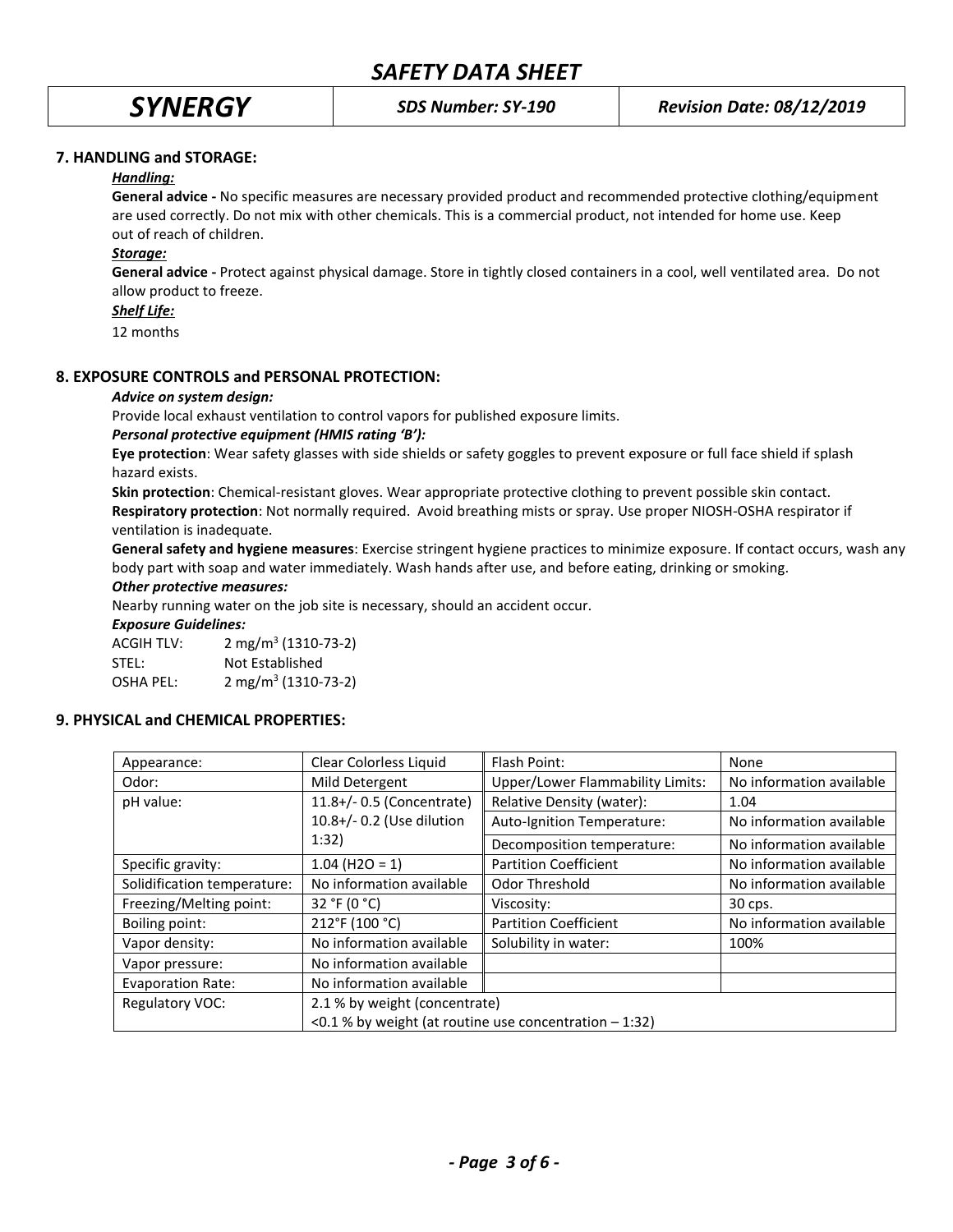# **10. STABILITY and REACTIVITY:**

*Conditions to avoid:* Freezing. Excessive heat or flame. *Substances to avoid:* Strong oxidizing agents, acids and bases. *Hazardous reactions:* Product is chemically stable under normal conditions of use and storage. **Decomposition or By-products:** In fire conditions: carbon monoxide (CO), carbon dioxide (CO<sub>2</sub>).

# **11. TOXICOLOGY INFORMATION:**

## *Acute Toxicity (Symptoms):*

**Oral:** Ingestion may cause nausea, vomiting, and diarrhea.

**Eye irritation:** Can cause serious eye damage. Severe irritation, conjunctivitis, redness. Contact may cause permanent eye damage.

**Skin irritation:** Irritation and redness.

**Inhalation:** Irritation to the respiratory tract, headache and dizziness.

**Sensitization:** Skin: N/A. Respiratory: N/A

## *Chronic Toxicity:*

**Carcinogenicity:** No human carcinogenic substances as defined by ACGIH, NTP and/or OSHA. IARC classifies Trisodium Nitrilotriacetate as Group 2B: Possibly carcinogenic to humans. Product not classifiable as a human carcinogen.

# **12. ECOLOGICAL INFORMATION:**

#### *Biodegradation:*

Test method: Unspecified Analysis method: Unspecified Degree of elimination: Not Established

#### *Environmental toxicity:*

Acute and prolonged toxicity to fish: Not Established Toxicity to microorganisms: Not Established Other ecotoxicological advice: Not Established

# **13. DISPOSAL CONSIDERATIONS:**

*Waste disposal of substance:* Dispose of in accordance with all Federal, State and Local regulations when storing and disposing of substances. It is the waste generator's responsibility to determine if a particular waste is hazardous under RCRA (EPA regulations for hazardous waste).

*Container disposal:* Dispose of in a licensed facility in accordance with local regulations.

# *RCRA:*

Unspecified.

#### **14. TRANSPORTATION INFORMATION:**

**DOT:**

**Proper Shipping Name:** COMPOUND CLEANING LIQUID (NON-HAZARDOUS)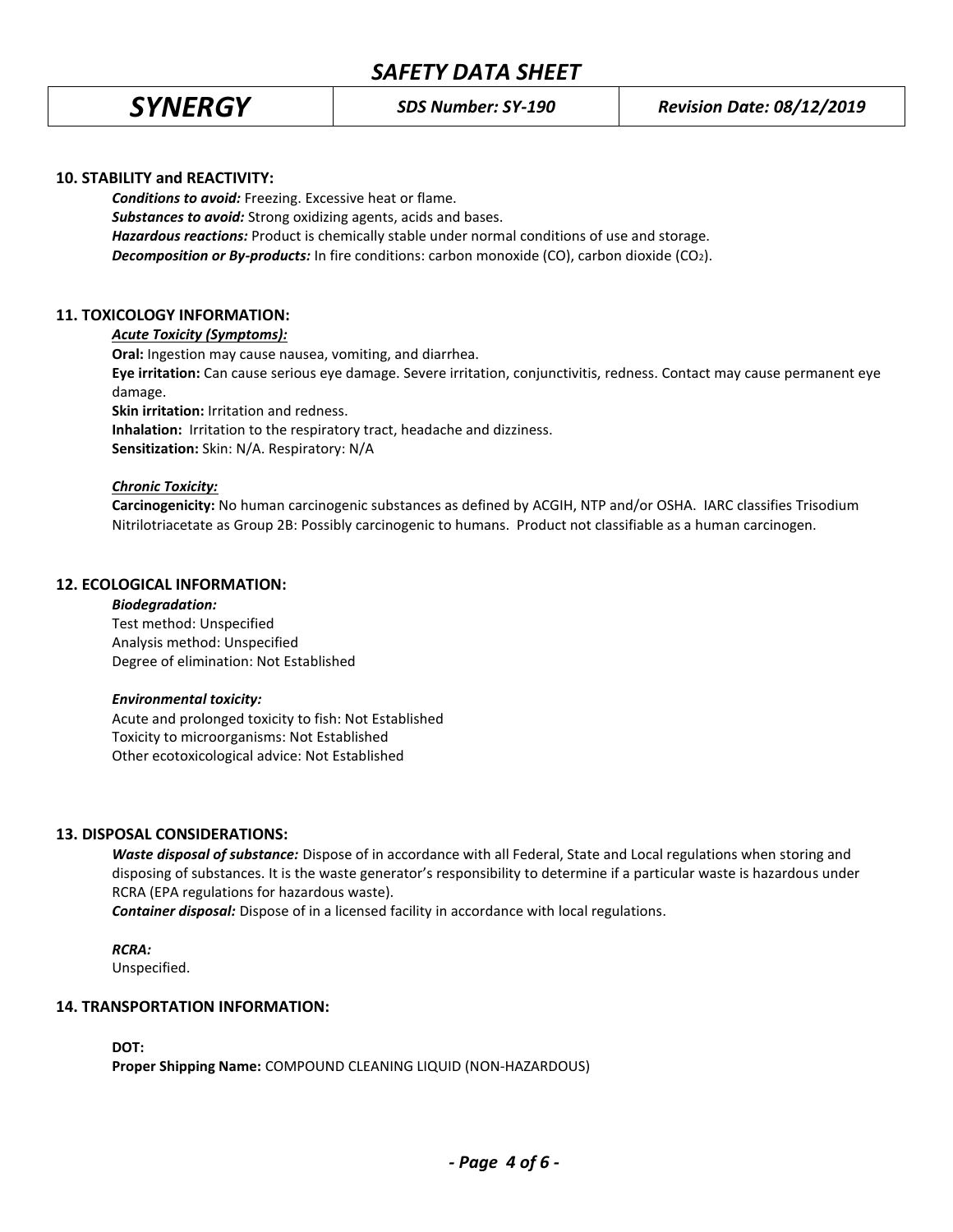*SYNERGY SDS Number: SY-190 Revision Date: 08/12/2019*

## **15. REGULATORY INFORMATION:**

*Federal Regulations:*

**Registration status:**

**SARA hazard category (EPCRA 311/312):** Acute health hazard

TSCA, US: All components are listed or exempt.

# **SARA TITLE III, SECTION 313:**

CAS Number: Chemical Name: None

## *State Regulations:*

Chemicals known to the State of California to cause cancer, birth defects or other reproductive harm

CAS Number: Chemical Name:

None

#### *CA Cleaning Product Right To Know Act of 2017: Ingredient Disclosure*

| <b>INGREDIENT</b>                        | <b>CAS NUMBER</b> | <b>FUNCTION</b>         |
|------------------------------------------|-------------------|-------------------------|
| <b>WATER</b>                             | 7732-18-5         | <b>DILUENT</b>          |
| TETRASODIUM ETHYLENEDIAMINE TETRAACETATE | $64 - 02 - 8$     | CHELANT                 |
| NONYLPHENOL POLYETHYLENE GLYCOL ETHER    | 127087-87-0       | DETERGENT               |
| 2-AMINOETHANOL                           | 141-43-5          | <b>ALKALINE BUILDER</b> |
| PHOSPHATE ESTER OF ETHOXYLATED ALCOHOLS  | 68130-47-2        | <b>DETERGENT</b>        |
| POLYETHYLENE GLYCOL OCTYLPHENYL ETHER    | 9036-19-5         | <b>DETERGENT</b>        |
| SODIUM METASILICATE                      | 6834-92-0         | ALKALINE BUILDER        |
| SODIUM HYDROXYACETATE                    | 2836-32-0         | CHELANT                 |
| SODIUM HYDROXIDE                         | 1310-73-2         | ALKALINE BUILDER        |
| TRISODIUM NITRILOTRIACETATE              | 5064-31-3         | CHELANT                 |

#### **16. OTHER INFORMATION:**

*NFPA Rating:* Health: 2 Fire: 0 Reactivity: 0 Special Hazard: none *HMIS III Rating:* Health: 2 Flammability: 0 Physical Hazard: 0 Personal Protection: B (safety glasses with side shields and chemical-resistant gloves)

*Both NFPA and HMIS III rating systems use a numbering scale that ranges from 0 to 4 to indicate the degree of hazard. A value of zero means the substance possesses no hazard while a value of four indicates high hazard.*



*Prepared by:* Surtec, Inc., 08/12/19 **Revision No.**: Original